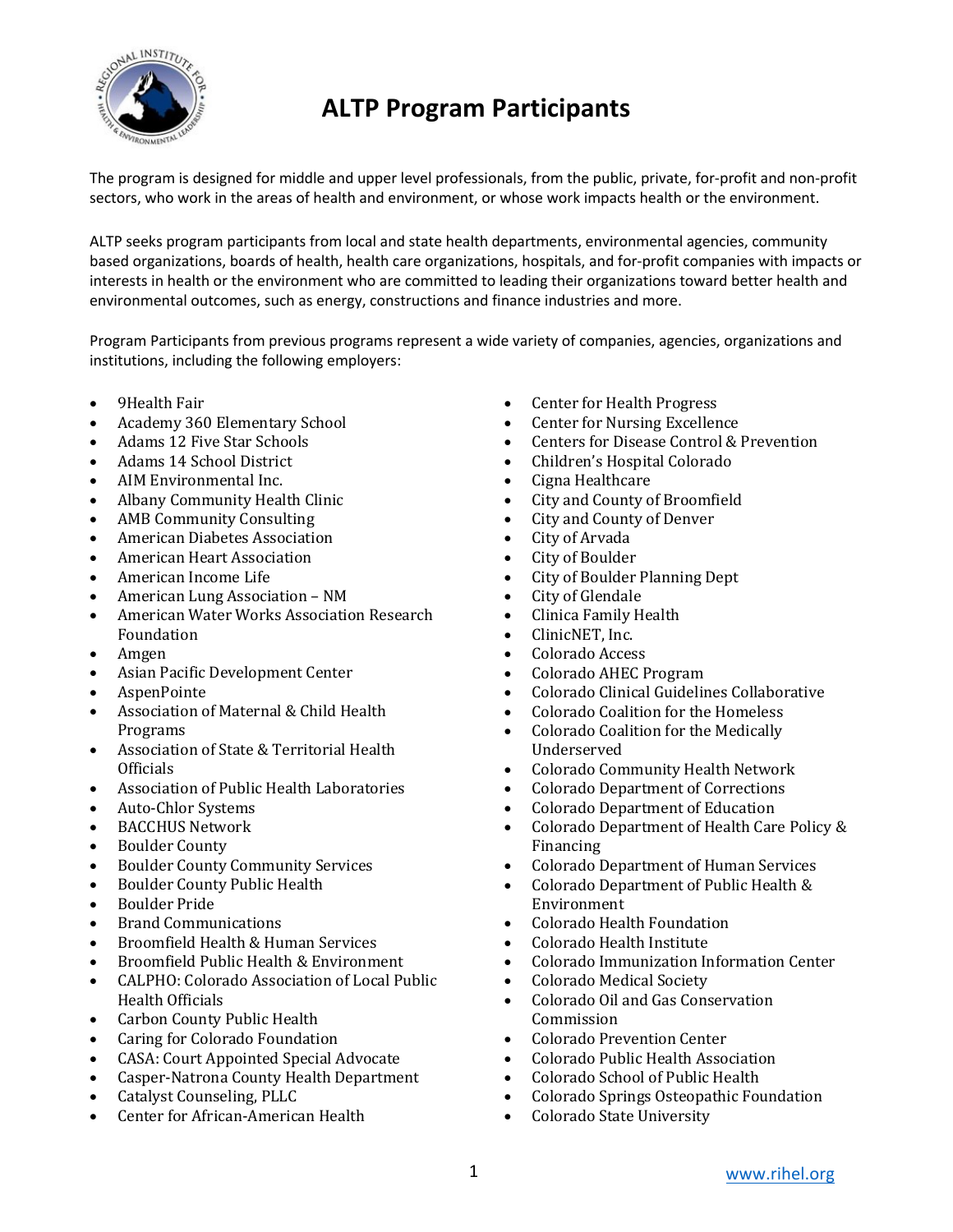

- Colorado Tobacco Education & Prevention Alliance
- Colorado Trust
- Community Enterprise
- Community First Foundation
- Community Reach Center
- Community Supported Family Medicine
- Concentra Medical Centers
- Converse County Public Health
- Coors Brewing Company
- CREA Results
- Crook County (WY) Public Health
- Davita
- Denver Department of Public Health & Environment (formerly Denver Department of Environmental Health)
- Denver Health and Hospital Authority
- Denver Health Family Plan
- Denver Health Foundation
- Denver Public Health
- Denver Public Schools
- Denver Public Works
- Division of Youth Services
- Dominion Diagnostics
- Douglas County School District
- Dream Centers of Colorado Springs
- Eagle County Public Health
- EarthForce
- ECHO Colorado
- eHealth Services @ Denver Health
- El Paso County Department of Health & Environment
- Elevating Connections
- Employee Health Services
- Encana Oil & Gas (USA) Inc.
- Encana Service Company Ltd.
- EnerPlus Resources
- Enlace Comunitario
- Envision Technology Partners, Inc.
- Epworth Foundation
- **Essential Safety Products**
- Every Child Pediatrics (formerly Rocky Mountain Youth Clinics)
- Family Physicians of Greeley LLP
- Fort Collins Family Medicine Center
- Fremont County (WY) Public Health
- FRESC
- Frontier Internal Medicine
- Gablehouse Calkins & Granberg LLC
- Garfield County Public Health
- Geriatric and Family Medicine
- Golder Associates, Inc.
- Grand County Public Health
- Grand County Rural Health Network
- Greeley-Evans School District 6
- Groundwork Denver
- Healing Arts Institute
- Health Careers
- Health District of Northern Larimer County
- Health Management Associates
- HealthInsight New Mexico
- HealthOne
- HealthTeam Works
- Holcim (US) Portland Plant
- Holland and Hart
- Hunger Free Colorado
- ICF International
- Institute for Healthcare Improvement
- Invest in Kids
- **Jeffco Public Schools**
- **Jefferson Center for Mental Health**
- Jefferson County Head Start
- Jefferson County Public Health
- Johnson & Johnson
- **JSI Research & Training, Inc**
- Kaiser Permanente
- Kaiser Permanente Institute for Health Research
- Kansas Pharmacy Board
- Kit Carson County Health & Human Services
- Kit Carson County Memorial Hospital
- La Plata County
- Larimer County Health and Environment
- LiveWell Chaffee County
- LiveWell Longmont
- Lockton Companies, LLC
- Logan Circle Policy Group LLC
- **Lowry Pediatrics**
- LPC Cultural Competency Consultants
- MarillacHealth
- MCPN: Metro Community Provider Network
- Medical Center of the Rockies
- Mental Health Partners
- Mesa County Health Department
- Mesa County Public Health
- Metro Denver Black Church Initiative
- Metropolitan State College
- Mile High United Way
- Mind Springs Health
- Mined Insights Consulting, LLC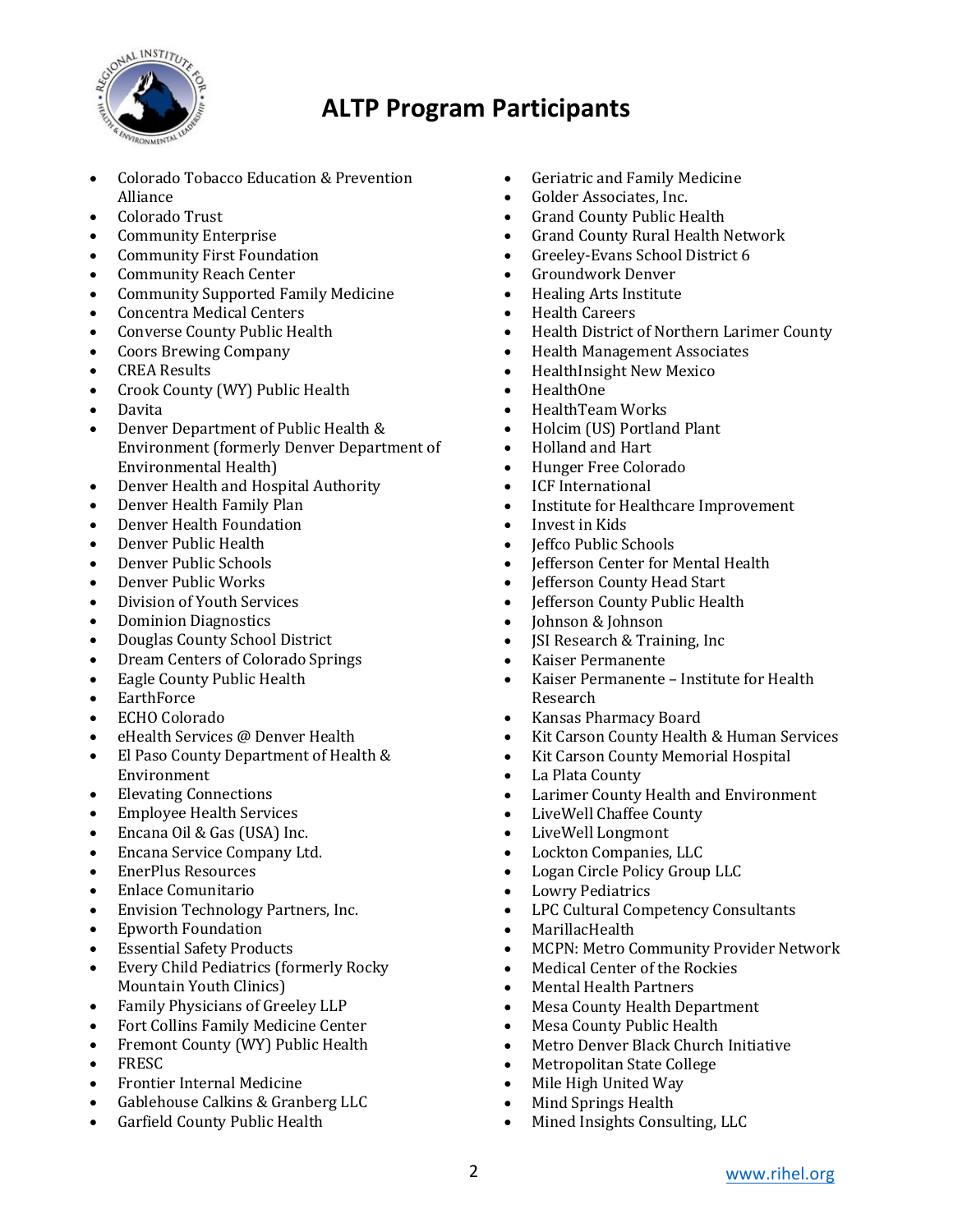

- National Conference of State Legislatures
- National Disaster Medical System
- National Institute for Change
- National Renewable Energy Lab
- New Mexico Aging & Long Term Services Department
- New Mexico Board of Nursing
- New Mexico Chronic Disease Prevention Council
- New Mexico Department of Health
- New Mexico Environment Department
- New Mexico Public Health Association
- New Mexico Resiliency Alliance
- North Colorado Emergency Physicians
- North Colorado Health Alliance
- Northeast Colorado Health Department
- Northrange Behavioral Health
- Nurse-Family Partnership National Service **Office**
- NW Colorado Visiting Nurse Association
- Open Plan Consultants LLC
- Optum
- Partnerships for Healthy Communities
- Peak Vista Community Health Center
- Pediatric Clinic
- Penrose St Francis Centura
- Peter D Waugh PE, PLLC
- Physical Health Partners
- Pinkowski and Associates
- Pitkin County Public Health
- Platt College
- Poudre Health Services District
- Premier Health Care Services
- Presbyterian Healthcare Services
- Prevention Management Organization (WY)
- Primary Care Partners, Inc
- Private Practice Family Medicine
- Pueblo City Schools
- Pueblo City-County Health Department
- Reflejos Familiares/FOCUS Program
- Rocky Mountain Health Plans, a program of United Healthcare
- Rose Family Medicine Residency
- RTD
- Safe and Healthy Communities
- Safeteen, Inc.
- SageRiver Consulting, Inc.
- Salt Lake Valley Health Department
- Salud Family Health Centers
- San Juan Basin Health Department
- San Juan Basin Public Health
- San Luis Valley Regional Med Center
- Santa Fe Community College
- SCL Health Saint Joseph Hospital
- Sheridan County (WY) Public Health
- Silver Street Consulting, LLC
- Southern Ute Indian Tribe Health Center
- St Mary's Family Medicine Residency
- St. Anthony's Family Practice Residency Training Program
- St. Vincent Regional Medical Center
- State of Wyoming
- Steadman Group
- Summit County Public Health
- Sun Microsystems
- Suncor Energy (U.S.A.) Inc.
- Sunrise Community Health Center, Inc.
- Swedish Family Medicine Residency
- Swedish Medical Center
- Teller County
- Teton County Public Health
- The Foundation for Sustainable Urban **Communities**
- The Kaleidoscope Project
- The Kempe Center
- The Nature Conservancy
- The Partnership for Families & Children
- The Trust for Public Land
- Tri-County Health Department
- True Mind Center
- UCHealth
- United Medical Center of Cheyenne
- University of Colorado Family Medicine Residency Program
- University of Colorado
- University of Colorado Anschutz Medical **Campus**
- University of Colorado Boulder
- University of Colorado Denver
- University of Colorado Hospital
- University of Colorado School of Dental Medicine
- University of Colorado School of Medicine
- University of Denver Health & Counseling Center
- University of New Mexico Health Sciences Center
- US Air Force
- US Army
- US Army Environmental Center